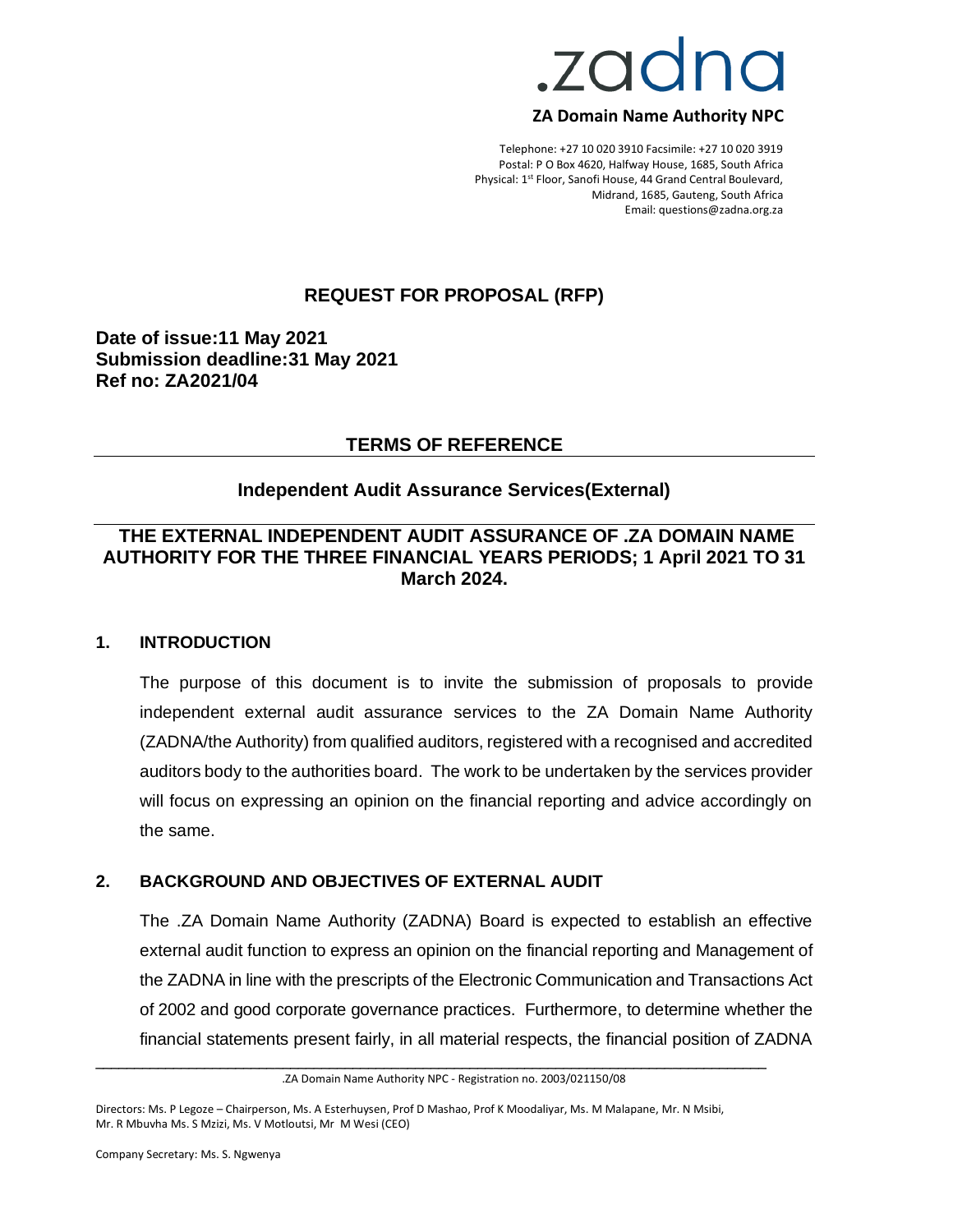following the International Financial Reporting Standards (IFRS) and the requirements of Company Act 71 of 2008 of South Africa and any relevant legislation. More so, ZADNA's finances are managed ethically and transparently.

# **3. ORGANISATIONAL STATUS OF EXTERNAL AUDIT**

The External Audit (EA) reports, functionally, to the Audit and Risk Committee (ARC) and administratively to the Chief Executive Officer of ZADNA.

# **4. SCOPE OF WORK**

The EA should be carried out as per the International Standards on Auditing and include such tests and controls as the auditor considers necessary. The auditors, in their duties, shall comply with the obligations imposed upon them by the Auditing Profession Act 26 of 2005 of South Africa.

In conducting the audit, special attention should be paid to the following:

- All funds provided by funders have been used by the conditions specified in the legal agreements, with due attention to economy and efficiency, and only for the purposes for which the funding is provided.
- All necessary supporting documents, records, and accounts have been kept in respect of the financial transactions.
- The procurement of works, goods and services has been carried out as per the ZADNA's internal policies and applicable regulations. Comprehensive assessment of the accounting and overall internal control system's adequacy and effectiveness to monitor expenditures and other financial transactions.

### **4.1. Annual Financial Statements**

- 4.1.1.The responsibility of preparing the financial statements rests with the ZADNA.
- 4.1.2.The auditors will express a professional opinion on the financial statements' reasonableness in all material respects for the financial periods ending 31 March.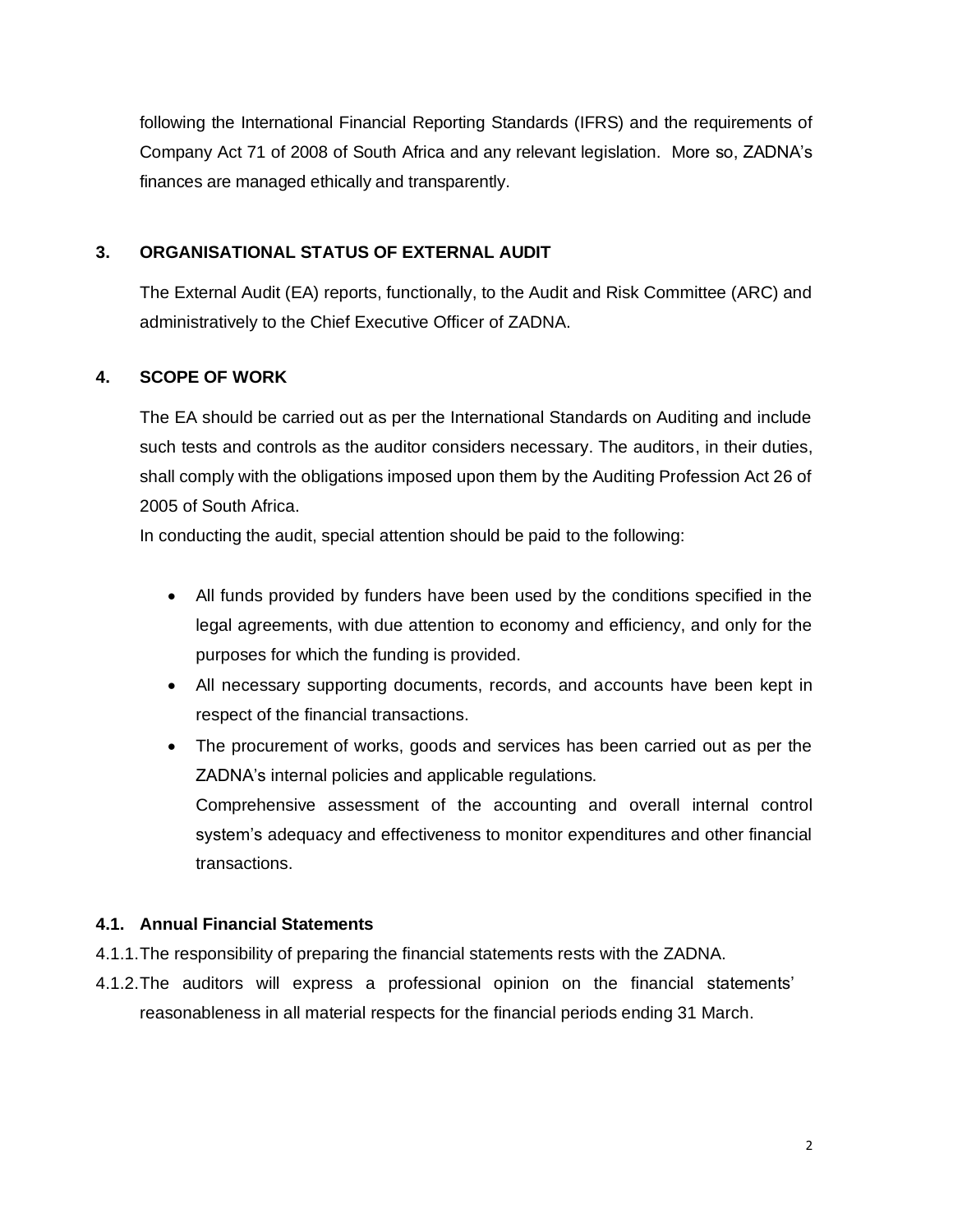#### **4.2. Management Letter:**

In addition to the audit report, the auditor will also provide a management letter summarising the observations on the accountability and internal controls of the ZADNA after the conclusion of the audit. These would include the following:

- 4.2.1.Comments and observations on the accounting records, procedures, systems, and controls examined during the audit.
- 4.2.2.Specific deficiencies and areas of weakness in systems and controls and recommendation for improvement.
- 4.2.3.Report on the implementation status of recommendations about the previous period audit report
- 4.2.4.Matters that have come to attention during the audit, which might have a significant impact on ZADNA.
- 4.2.5. The observations in the management letter must reflect:
- 4.2.5.1. the root cause;
- 4.2.5.2. the implications;
- 4.2.5.3. the auditor's suggested recommendations;
- 4.2.5.4. management comments on the observations/ recommendations; and
- 4.2.5.5. the auditor's response to Management's comments

## **4.3. Audit Duration**

- 4.3.1.The contract's duration is anticipated to run for three (3) fiscal years, commencing for the 2021/2022 financial period and ending after the audit for the 2024/25 financial period. The 2nd and 3rd year will be subject to an evaluation of the 1st year's achieved targets.
- 4.3.2.The audit work shall be completed within three (3) months from submitting the unaudited Annual Financial Statements.

#### **4.4. Deliverables**

- 4.4.1.The auditors will provide Management with the audit report after completion of the audit, which includes the following:
- 4.4.2.The executive summary;
- 4.4.3.The audit approach;
- 4.4.4.The audit opinion;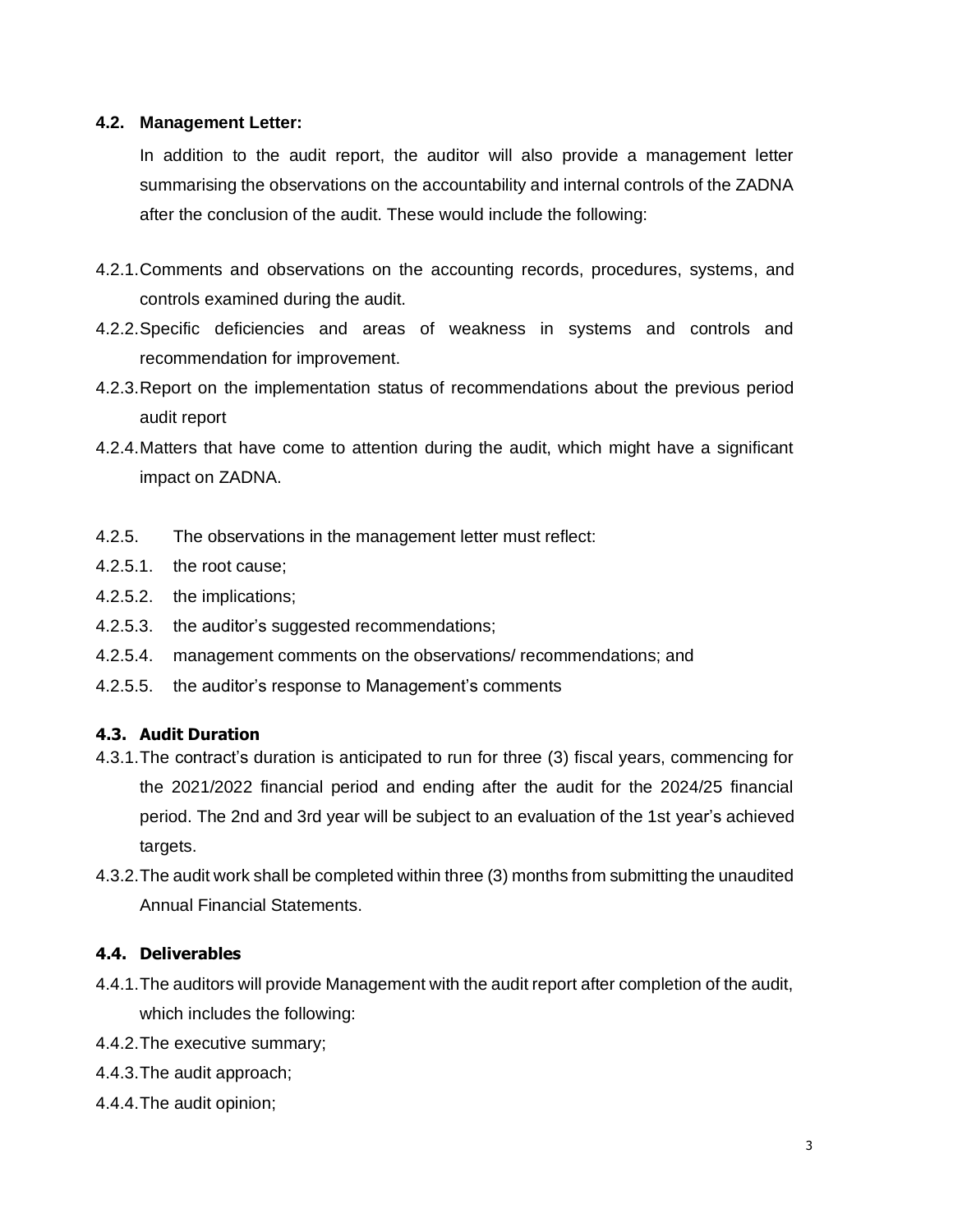- 4.4.5.The management letter, reflecting the executive summary as well as the detailed audit findings and observations; and
- 4.4.6.Any other material matters or sections deemed to be reported on by the auditors.

# **5. SKILLS REQUIRED ON THE PROFESSIONAL**

- 5.1. Strong analytical skills and interpersonal skills.
- 5.2. Sound judgement and commercial awareness.
- 5.3. Assertiveness, Independence and objectivity.
- 5.4. Performing effective audit and assurance engagement.
- 5.5. Ability to report accurately with the highest level of precision and meet deadlines.
- 5.6. Guiding efficient and effective operations.

# **6. REQUESTED DOCUMENTS**

- 6.1. CIPC registration documents.
- 6.2. Tax Compliance certificate/PIN.
- 6.3. BEE Certificate / Affidavit.
- 6.4. Detailed Company profile.
- 6.5. Professional body affiliation confirmation.
- 6.6. Three contactable references in the same scope of work.
- 6.7. Pricing Schedule
- 6.8. Declaration of Interest for key Management in the organisation.

# **7. EVALUATION**

7.1. The RFP will be evaluated with the preference point 80/20 evaluation as per the ZADNA'S procurement policy.

| Total Point for price and Functionality   Total HDI awarded points 20 |                                     |
|-----------------------------------------------------------------------|-------------------------------------|
| awarded 80                                                            |                                     |
| 50 Points<br>Price                                                    | • Upliftment of communities (BBBEE) |
| • Functionality 30 Points                                             | <b>Promotion for SMME'S</b>         |
|                                                                       | • Promotion of Female owned         |
| Total = $100$                                                         |                                     |